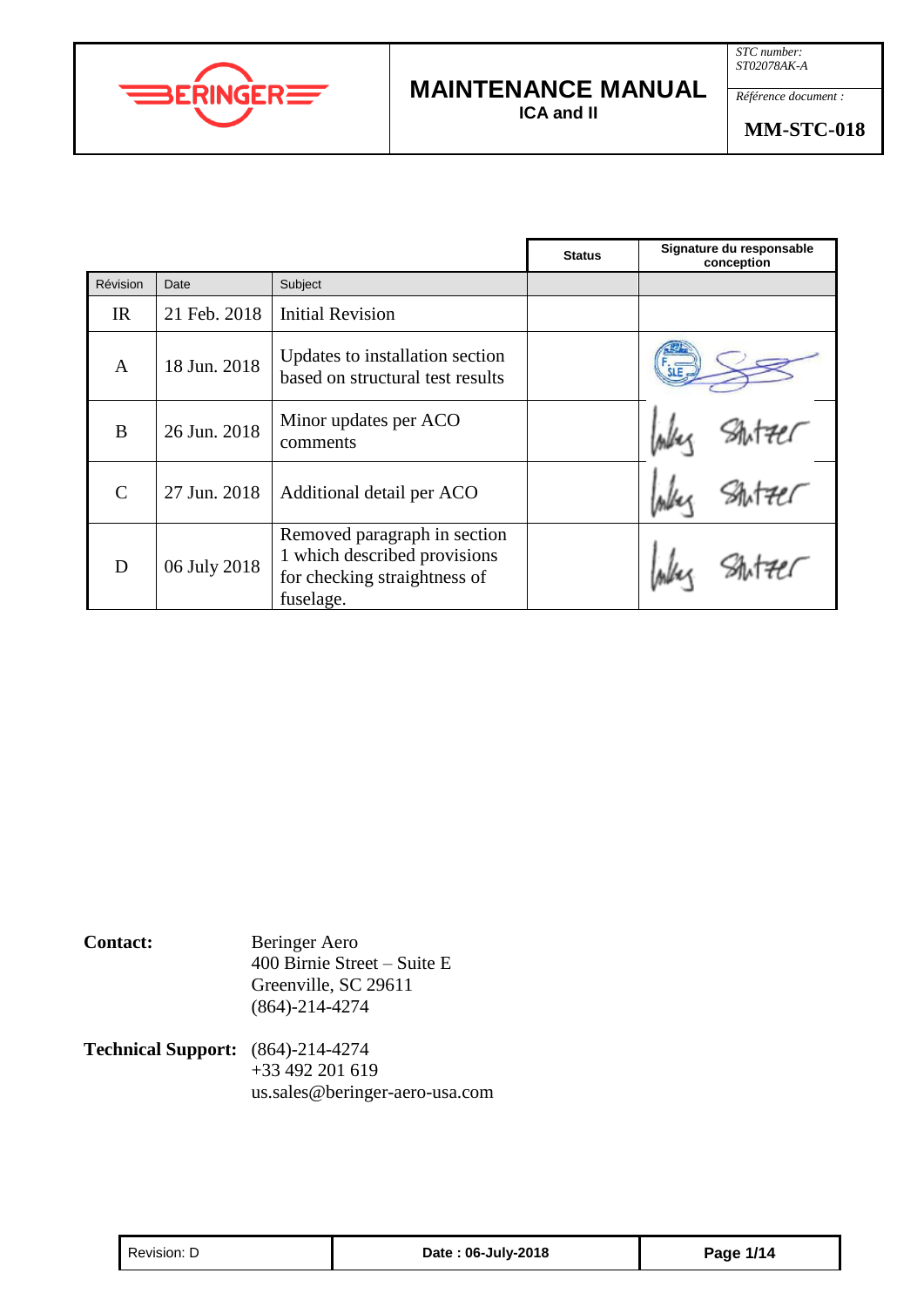

Référence document :

## Table of Contents

| $\mathbf{1}$            |     |                                                                                        |
|-------------------------|-----|----------------------------------------------------------------------------------------|
|                         | 1.1 |                                                                                        |
|                         | 1.2 |                                                                                        |
|                         | 1.3 |                                                                                        |
|                         | 1.4 |                                                                                        |
|                         | 1.5 |                                                                                        |
|                         | 1.6 |                                                                                        |
|                         | 1.7 |                                                                                        |
| $\boldsymbol{2}$        |     |                                                                                        |
|                         | 2.1 |                                                                                        |
|                         | 2.2 |                                                                                        |
|                         | 2.3 |                                                                                        |
|                         | 2.4 |                                                                                        |
|                         | 2.5 |                                                                                        |
|                         |     | 2.5.1                                                                                  |
|                         |     | Axle type BERINGER Tapered Axle (with BERINGER wheel and brake assembly) : .8<br>2.5.2 |
| 3                       |     |                                                                                        |
| $\overline{\mathbf{4}}$ |     |                                                                                        |
| 5                       |     |                                                                                        |
|                         | 5.1 |                                                                                        |
| 6                       |     |                                                                                        |
|                         | 6.1 |                                                                                        |
|                         | 6.2 |                                                                                        |
|                         | 6.3 |                                                                                        |
| 7                       |     |                                                                                        |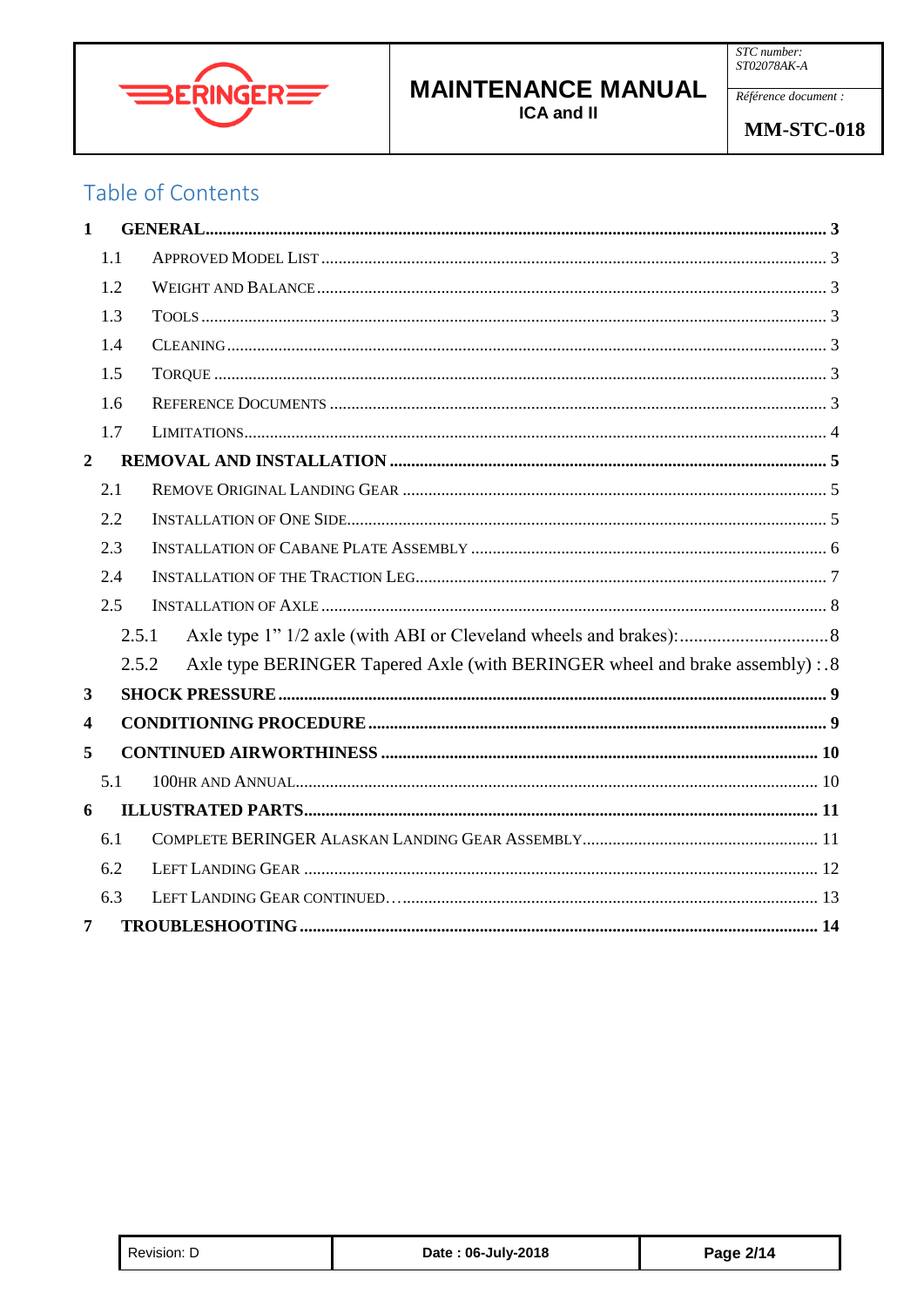



*Référence document :*

### <span id="page-2-0"></span>**1 GENERAL**

This manual defines the installation and maintenance procedures for the BERINGER Alaskan Landing Gear on PA-18 type Aircraft. In addition to the information in this document, use common sense.

### <span id="page-2-1"></span>*1.1 Approved Model List*

Aircraft eligible for this installation are as listed on the AML associated with the STC.

#### <span id="page-2-2"></span>*1.2 Weight and Balance*

The Beringer ALG weighs 36.4 LBS. The aircraft mechanic should make the appropriate weight and balance changes to the aircraft.

#### <span id="page-2-3"></span>*1.3 Tools*

Tools necessary for installation

- 1. Wrenches and/or sockets (3/8",7/16", 1/2", 9/16", 19mm or 3/4")
- 2. Mallet
- 3. Needle nose pliers
- 4. Torque wrench
- 5. Grease gun
- 6. High pressure pump and gauge(provided with kit)

#### <span id="page-2-4"></span>*1.4 Cleaning*

The aluminum parts are anodized to provide corrosion protection. This thin coating does not protect against cleaning agents with any acidity or agents with alkalinity greater than 9. These type of agents may damage or remove the protective anodizing. For cleaning the brake parts we recommend using only soap and water.

#### <span id="page-2-5"></span>*1.5 Torque*

Unless otherwise specified, all fasteners should be torqued per AC 43.13-2B Acceptable Methods-Aircraft Alterations.

#### <span id="page-2-6"></span>*1.6 Reference Documents*

Unless otherwise specified, all install instructions, maintenance manuals, approval documents, etc.., mentioned in this writing refer to the listed text or the most current FAA approved revision.

| Revision: D | Date: 06-July-2018 | Page 3/14 |
|-------------|--------------------|-----------|
|-------------|--------------------|-----------|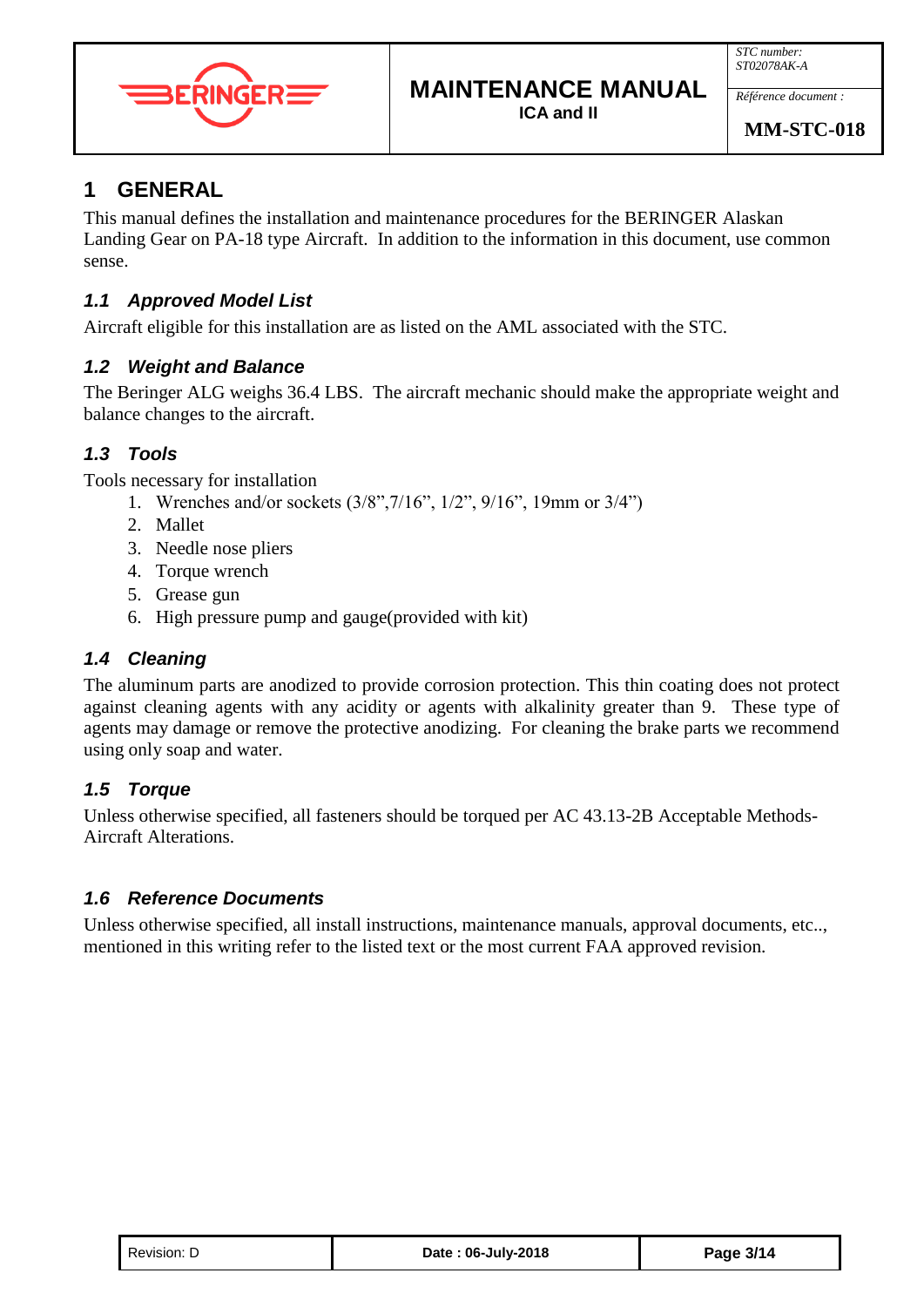

*Référence document :*

#### <span id="page-3-0"></span>*1.7 Limitations*

Skis as defined on the type certificate data sheet are not eligible for installation with the Beringer ALG.

When configured with the 1.5" axle as defined in section 2.5.1 below, must use one of the following wheel and brake kits:

Alaskan Bushwheel part number: ABI-199-62 or ABI-199-62A Cleveland part number: 199-62 or 199-62A

When configured with the Beringer tapered axle as defined in section 2.5.2 below, must use Beringer wheel RF-15.2 with brake EA-003.2N as defined by ETSO authorization EASA.21O.10063244 and install per the associated user manual UM-ETSO-008.

Tire options are not changed with this STC and remain as defined on the type certificate data sheet and as allowed by 6" wheel installations. Other tires may be installed using separate approval as deemed compatible by the installer.

| Revision: D | Date: 06-July-2018 | Page 4/14 |
|-------------|--------------------|-----------|
|-------------|--------------------|-----------|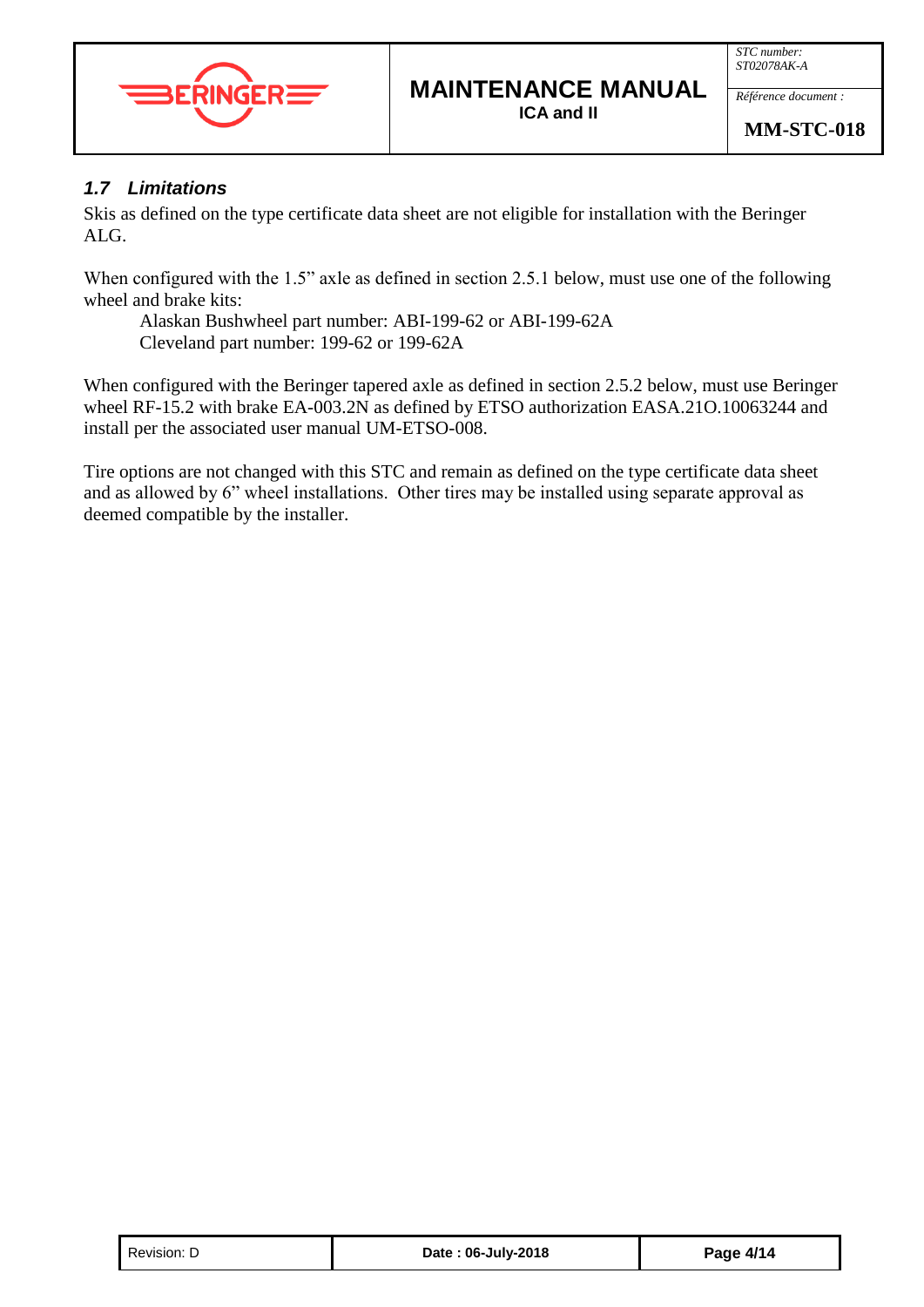

# **MAINTENANCE MANUAL**

**ICA and II**

*Référence document :*

### <span id="page-4-1"></span><span id="page-4-0"></span>**2 REMOVAL and INSTALLATION**

#### *2.1 Remove Original Landing Gear*

Lift the aircraft so that both wheels are suspended. Remove the original landing gear per the manufacturer's instructions. The cabane vee should not be removed.

### <span id="page-4-2"></span>*2.2 Installation of One Side*

- 1. Locate the either the left or the right landing gear assembly: LG-T-006L or LG-T-006R.
- 2. Use the hardware included to install to the aircraft as shown in the two images below. Use or adjust washers as necessary.
- 3. Torque the AN5-15A fastener circled in the adjacent picture.
- 4. Apply grease using the grease fittings (4Places)

6. Repeat steps 1-4 for the opposite side.

5. The picture to the right shows what the installation should look like at this point.



AN6-25 NAS1149F0632P MS24665-283 AN310-6  $1X$ MS24665-283 NAS1149F0616P (x3) AN310-6 AN6-25 N AS1149F0632 NAS1149F0616P (x3)  $1\times$ 1X NAS1149F0616F VAS1149F0632P 6X 1X

| Revision: D | Date: 06-July-2018 | Page 5/14 |
|-------------|--------------------|-----------|
|-------------|--------------------|-----------|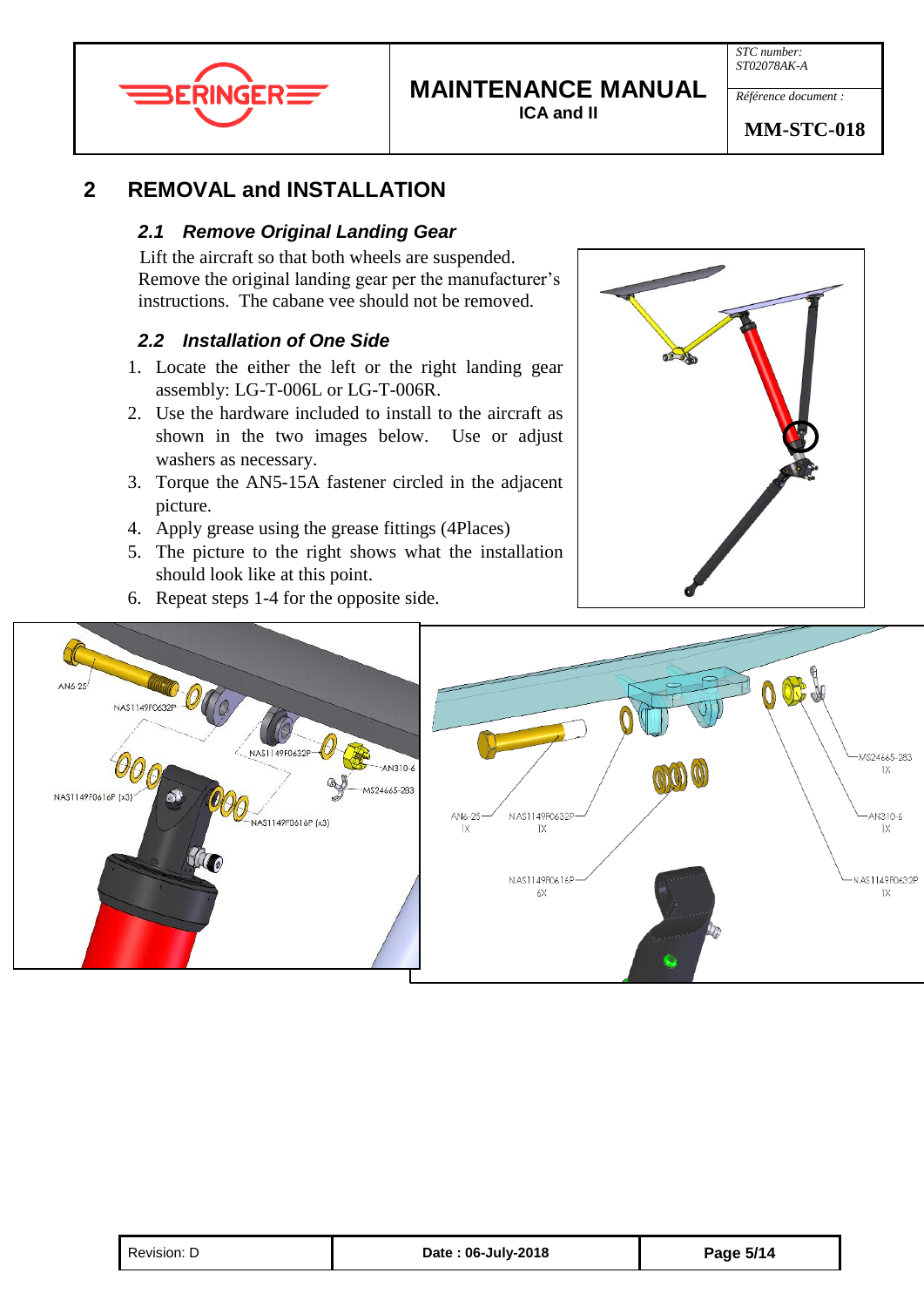

*Référence document :*

**MM-STC-018**

#### <span id="page-5-0"></span>*2.3 Installation of Cabane Plate Assembly*

1. Connect the cabane plate assembly to the existing cabane vee as shown in the image below. Do not tighten VIS-022, this will be done in the next step.



| Revision: D | Date: 06-July-2018 | Page 6/14 |
|-------------|--------------------|-----------|
|-------------|--------------------|-----------|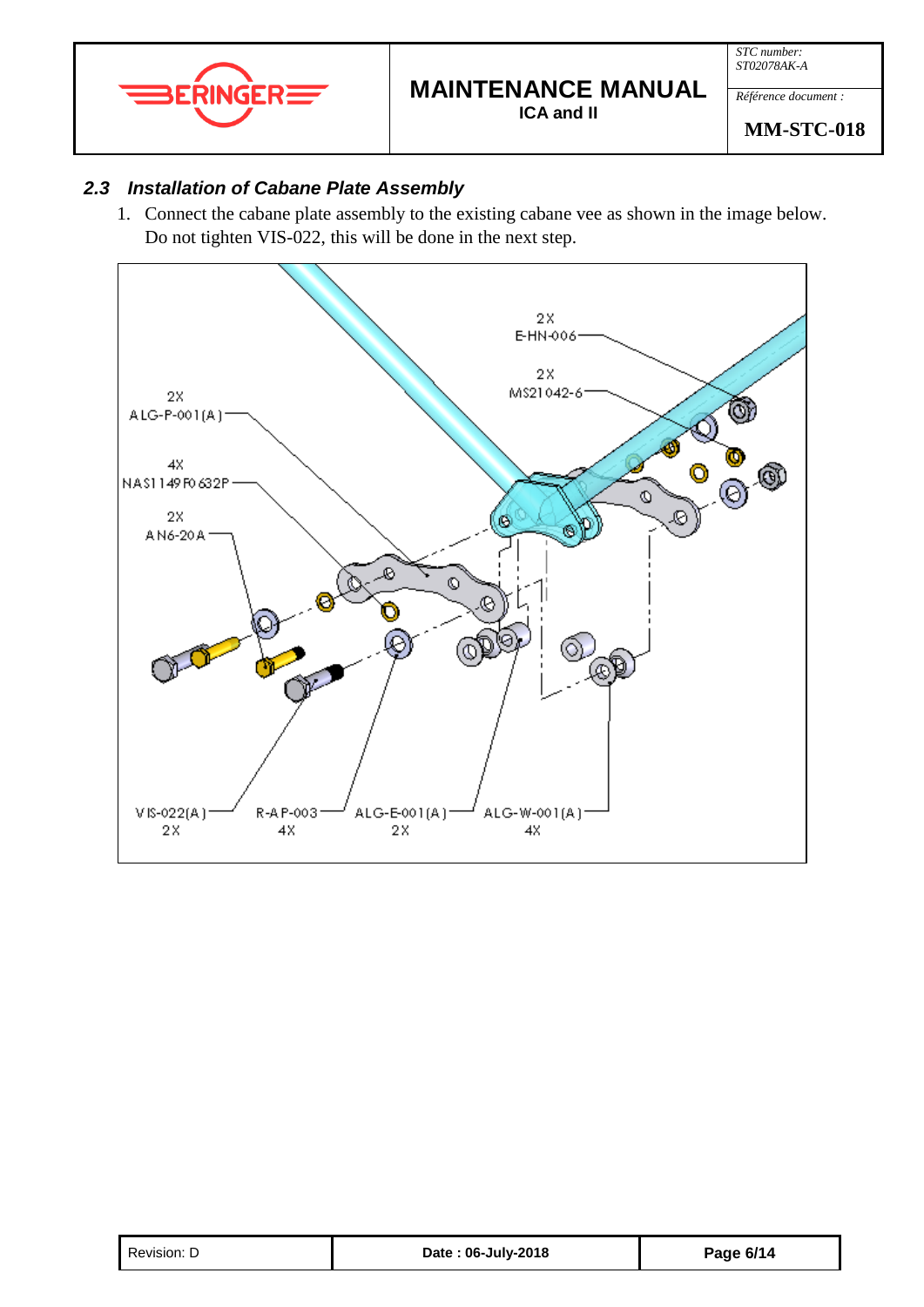

*STC number: ST02078AK-A*

*Référence document :*

**MM-STC-018**

#### <span id="page-6-0"></span>*2.4 Installation of the Traction Leg*

- 1. Connect the traction leg to the cabane plate assembly with the 2 conical spacers LG-W-001 on each side of the ball joint oriented as shown in the picture below.
- 2. Torque the bolt, VIS-022, to 62 ft-lbs (84 N.m).
- 3. The picture to the right shows what the installation should look like at this point.
- 4. Repeat step 1-2 for the opposite side.





| Revision: D | Date: 06-July-2018 | Page 7/14 |
|-------------|--------------------|-----------|
|-------------|--------------------|-----------|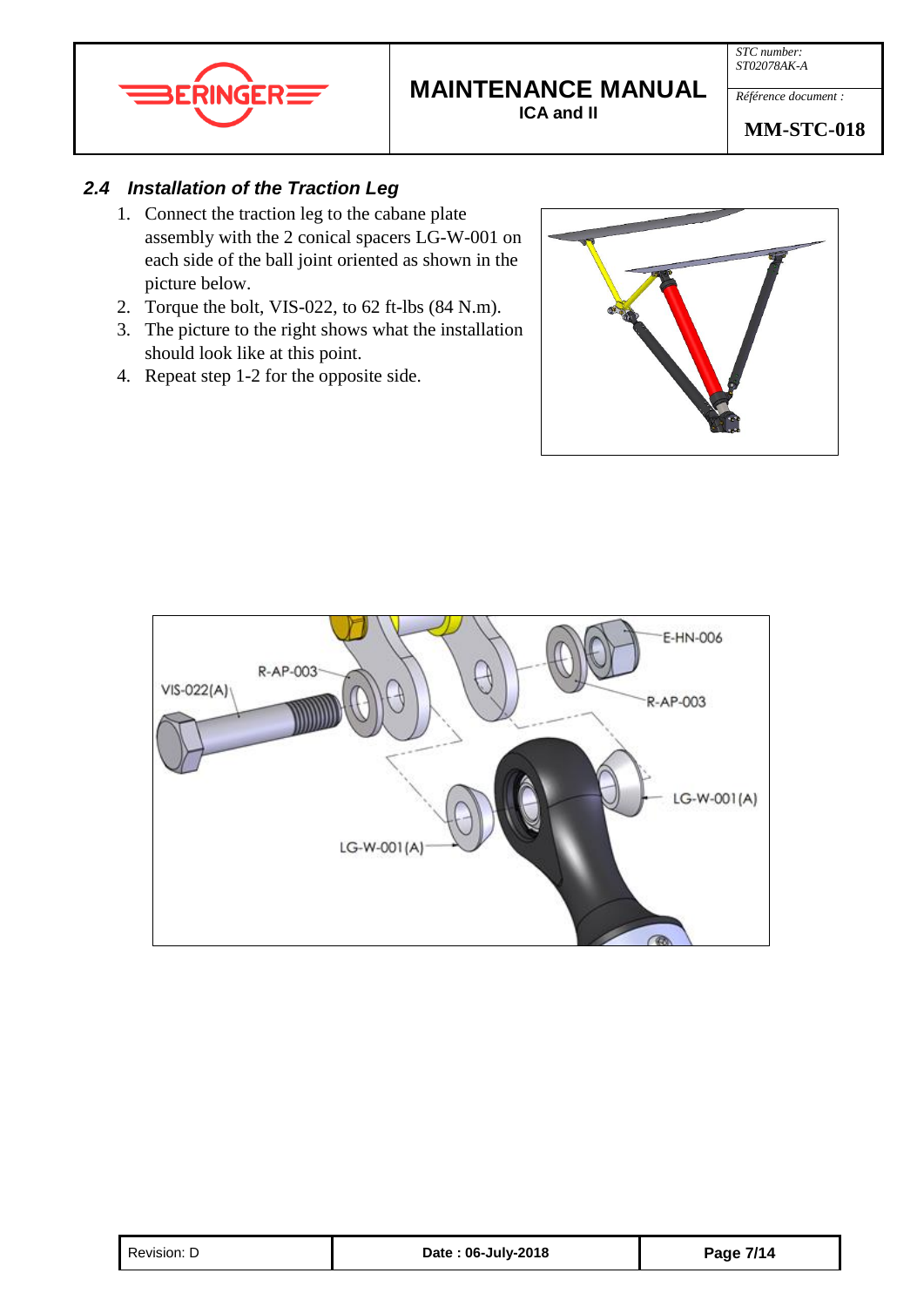



#### <span id="page-7-0"></span>*2.5 Installation of Axle*

#### <span id="page-7-1"></span>**2.5.1 Axle type 1" 1/2 axle (with ABI or Cleveland wheels and brakes):**

- 1. Only the following wheel and brake kits can be installed with this axle: Alaskan Bushwheels part number: ABI-199-62 or ABI-199-62A Cleveland part number: 199-62 or 199-62A
- 2. Install the axle, anchor plate, and brake caliper together onto the studs as shown in the picture below(caliper not shown in picture).
- 3. Torque the MS21042-6 nuts.
- 4. New axle nuts should be used each time the axle is removed for servicing or replacement.
- 5. Repeat steps 1-4 for the opposite side.



#### <span id="page-7-2"></span>**2.5.2 Axle type BERINGER Tapered Axle (with BERINGER wheel and brake assembly) :**

- 1. Mount the axle onto the studs as shown in the picture below.
- 2. Torque the MS21042-6 nuts.
- 3. New axle nuts should be used each time the axle is removed for servicing or replacement.
- 4. Repeat steps 1-2 for the opposite side.
- 5. Install Beringer wheel RF-15.2 with brake EA-003.2N as defined by ETSO authorization EASA.21O.10063244 and per the associated user manual UM-ETSO-008.

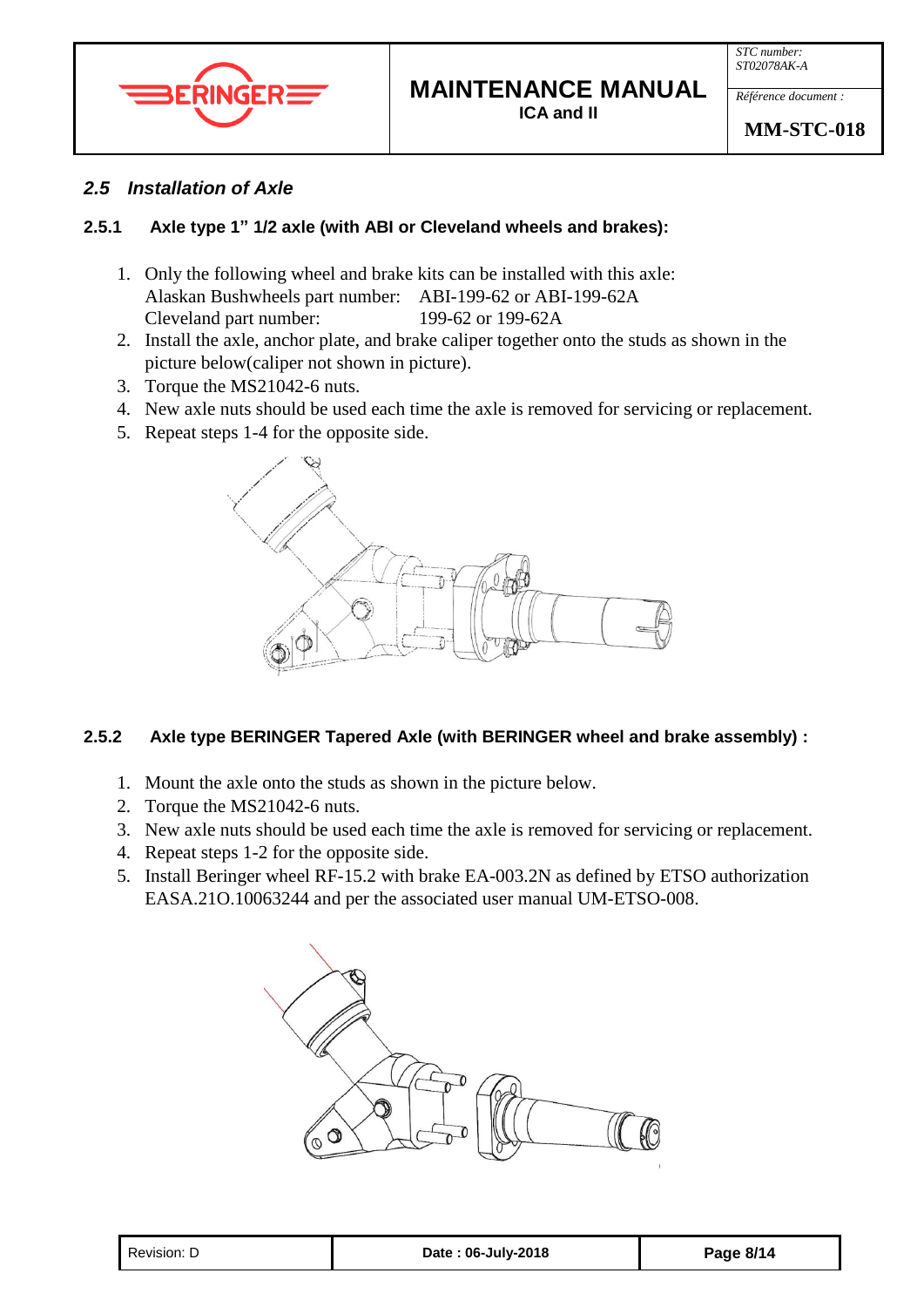



## **MAINTENANCE MANUAL**

**ICA and II**

#### **MM-STC-018**

### <span id="page-8-0"></span>**3 Shock Pressure**

- 1. Use only a high-pressure shock pump. The aircraft must be lifted so that the landing gear is unloaded.
- 2. Thread the fitting of the pump onto the valve on the shock.
- 3. Inflate the shock to 270 Psi (18 bar)
- 4. Disconnect the pump
- 5. Set the aircraft on the ground and record the distance of extension of each chrome tube at the aircraft weight for future reference.

Note:

Do not reduce air pressure with the shock weighted. Oil can potentially be forced out of the valve.



Do not adjust pressure on a bench. The gear must be relatively vertical and unloaded during pressure adjustments or oil can potentially be forced out of the valve.



## <span id="page-8-1"></span>**4 Conditioning Procedure**

The conditioning procedure consists of 20 normal landings and associated taxi operations. After this is completed, lift the plane and re-inflate the shock to 270psi per section 3 above if necessary.

| Revision: D | Date: 06-July-2018 | Page 9/14 |
|-------------|--------------------|-----------|
|-------------|--------------------|-----------|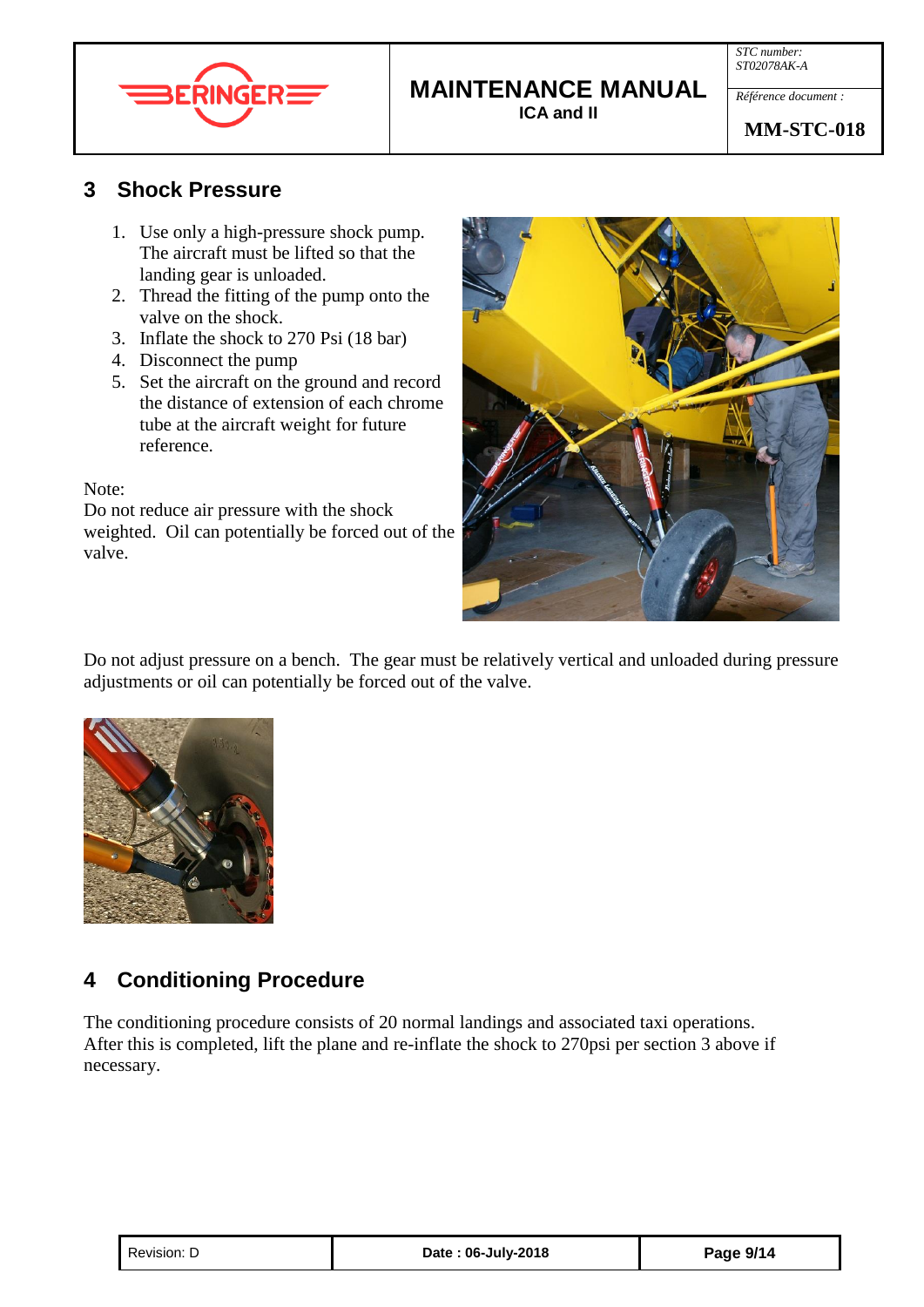

*Référence document :*

## <span id="page-9-0"></span>**5 Continued Airworthiness**

#### <span id="page-9-1"></span>*5.1 100hr and Annual*

Grease all grease fittings.

Check shock absorber chrome tube for any marks, scratches and corrosion pitting. Contact the manufacturer if any defects are found.

Check shock absorber for leaks.

Inspect fasteners for and the corresponding attach points for excessive play. If found, check if the fittings are ovalled. Ovalled fittings will require replacement of the component or bushing if applicable.

| Revision: D | Date: 06-July-2018 | Page 10/14 |
|-------------|--------------------|------------|
|-------------|--------------------|------------|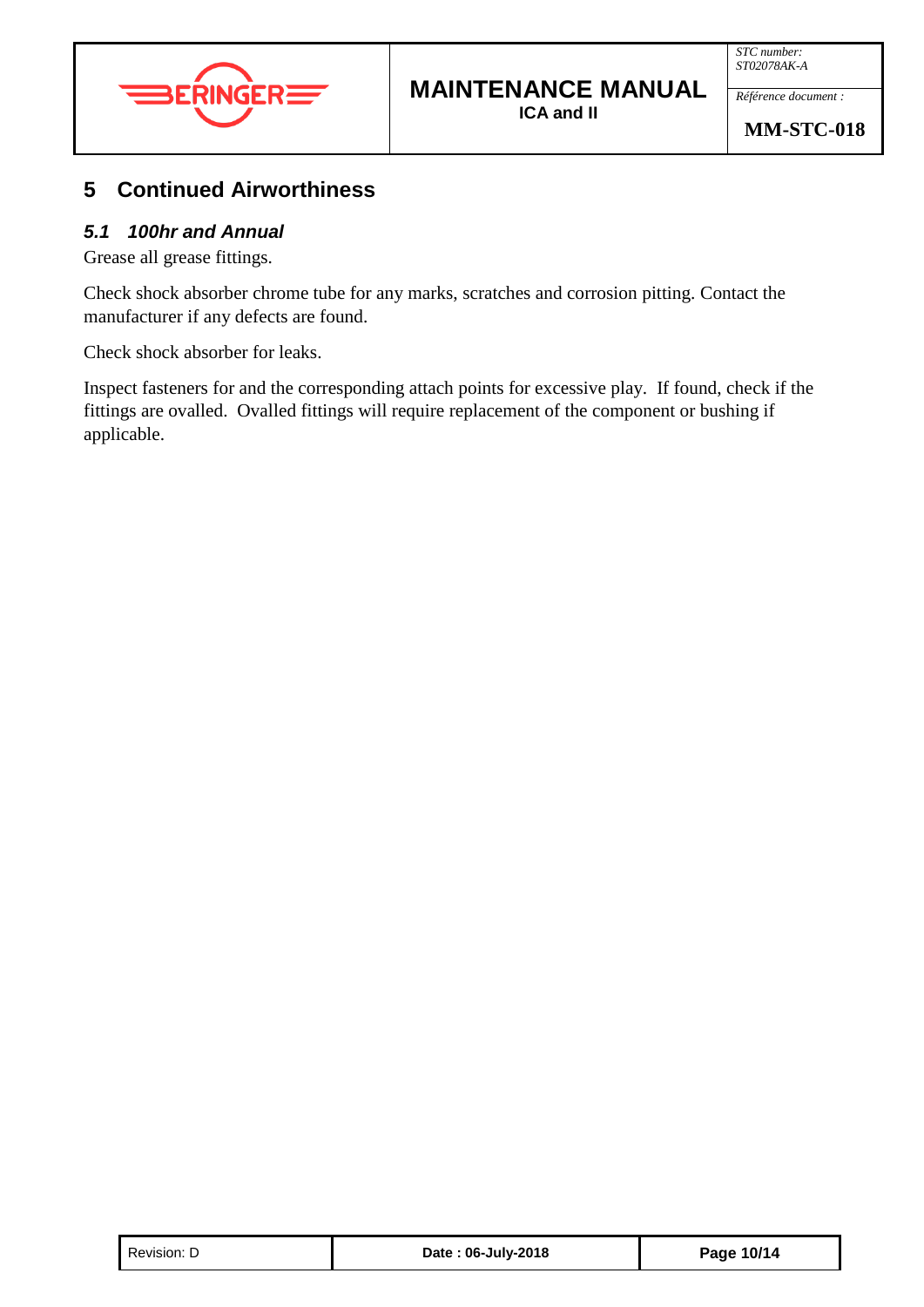

*Référence document :*

**MM-STC-018**

#### <span id="page-10-0"></span>**6 Illustrated Parts**

<span id="page-10-1"></span>*6.1 Complete BERINGER Alaskan Landing Gear Assembly*



#### PA-18 FUSELAGE ATTACH POINTS SHOWN FOR REFERENCE ONLY



| Page 11/14<br>Revision: D<br>Date: 06-July-2018 |  |
|-------------------------------------------------|--|
|-------------------------------------------------|--|

**PART NUMBER** 

 $\bar{D}\bar{E} \bar{S} \bar{C} \bar{R} \bar{I} \bar{P} \bar{T} \bar{I} \bar{O} \bar{N}$ 

QTY

k E P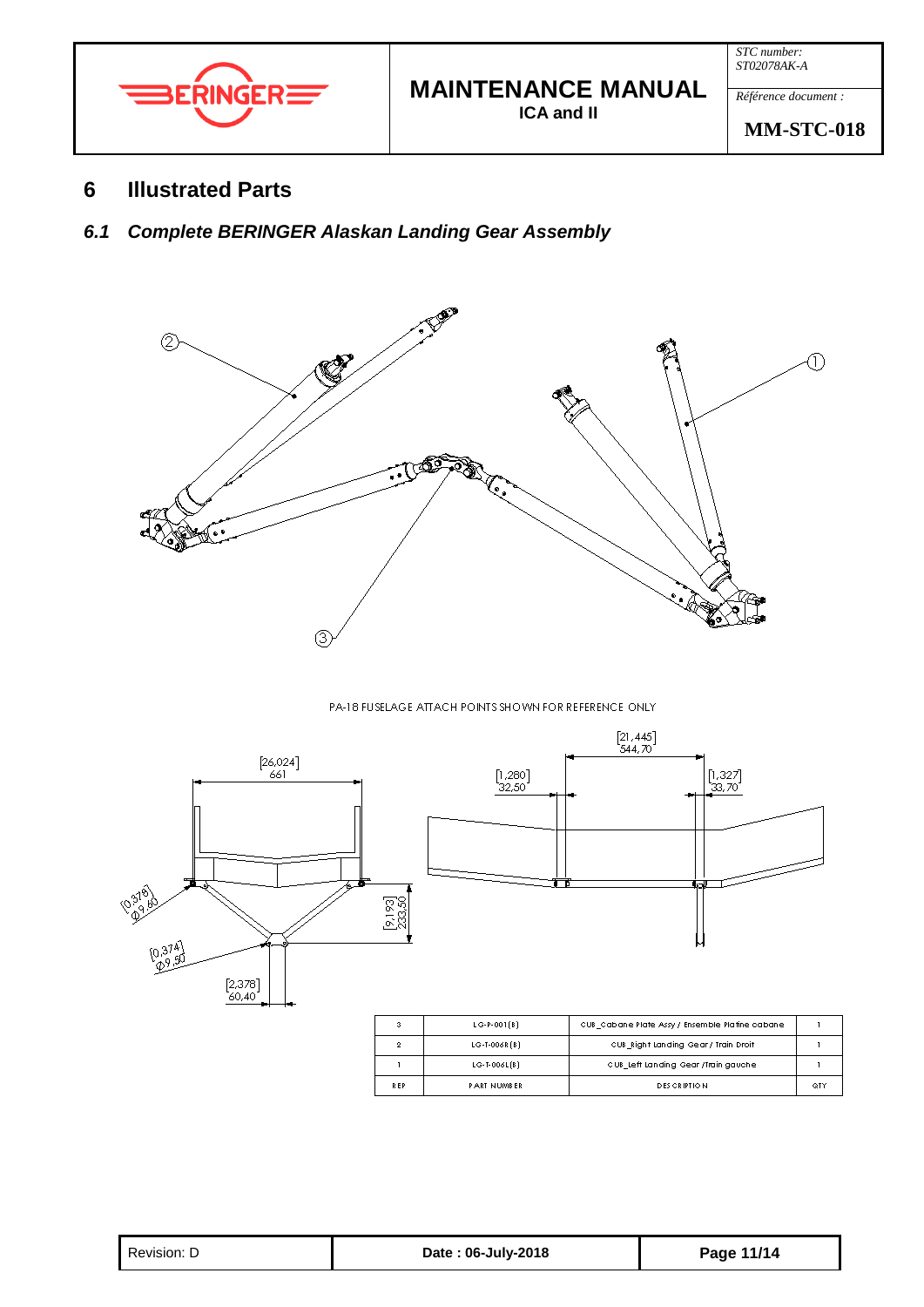

*Référence document :*

**MM-STC-018**

#### <span id="page-11-0"></span>*6.2 Left Landing Gear*



| Revision: D | Date: 06-July-2018 | Page 12/14 |
|-------------|--------------------|------------|
|-------------|--------------------|------------|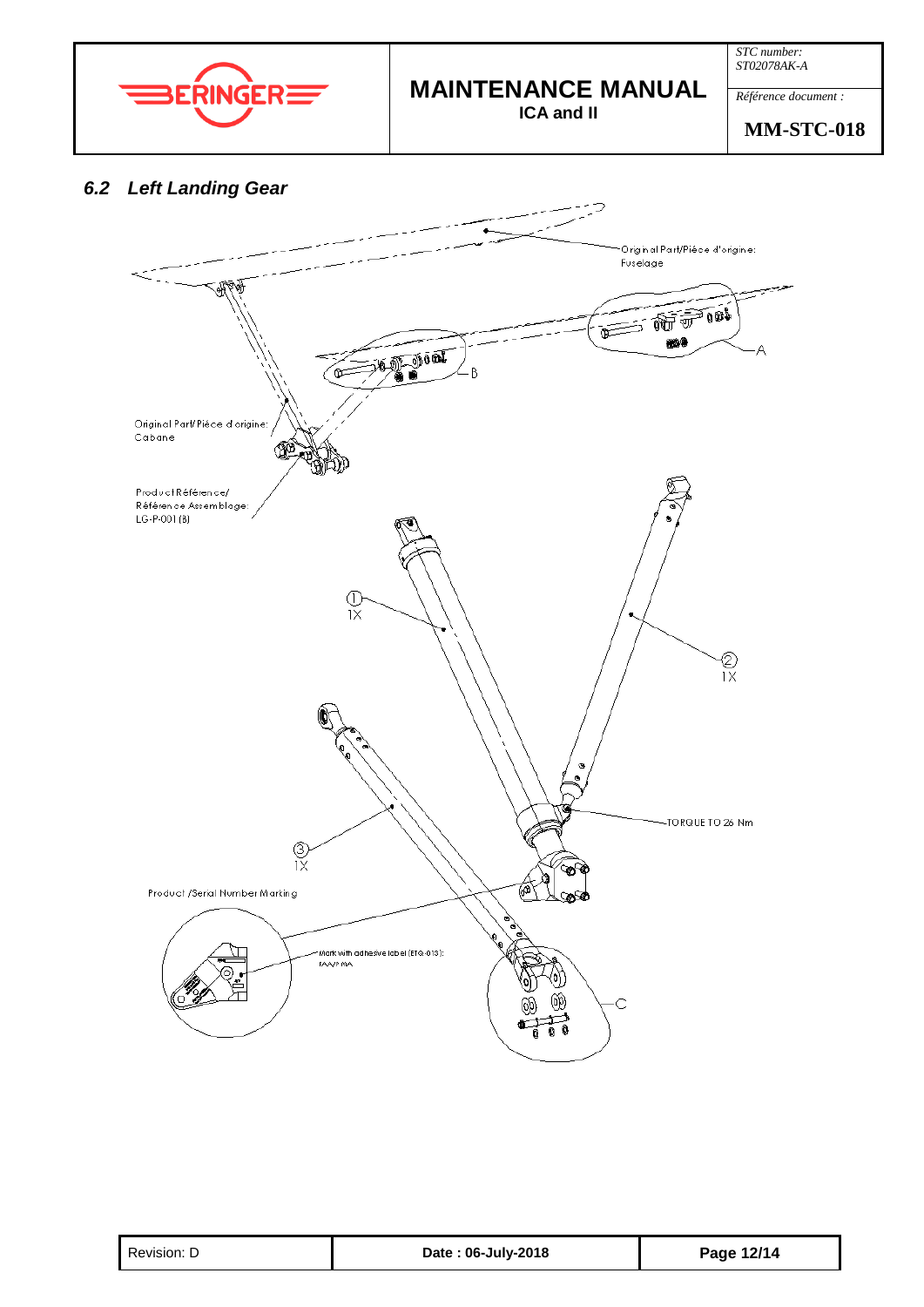



**PO Box 672358, Chugiak Alaska, 99567 Cell: (206)-771-6329Work:+33 (0)608 33 52 13 e-mail : lukas@beringer-aero.com**

# **Maintenance Manual**

**ICA and II**

**MM-STC-018**

*Document Number:*

#### <span id="page-12-0"></span>*6.3 Left Landing Gear continued…*



#### TRACTION LEG BOLT ASSY/VISSERIES JAMBE DE TRACTION



| 12             | AN310-6           | Castle Nut/ Ecrou à crenaux AN6          | 2              |
|----------------|-------------------|------------------------------------------|----------------|
| 11             | MS24665-283       | Cotter Pin / Goupille fendue @2.38x19.05 | $\overline{2}$ |
| 10             | $L-V-007$         | Cotter pin/Goupille fendue 2x20          | $\overline{4}$ |
| ۰              | NAS1 149 F0632 P  | Washer/Rondelle AN6 Std                  | 6              |
| 8              | NAS1149 F0616P    | Washer/Rondelle AN6 fine                 | 10             |
| 7              | $R - C L - 0.08$  | Washer/Rondelle 10.1x16x1                | 4              |
| 6              | $R - C L - 007$   | Washer / Rondelle 12.2x29x0.2            | 4              |
| 5              | ANS-25            | AN6 Axle bolt/Vis                        | $\overline{2}$ |
| $\overline{4}$ | ALG-A-001[8]      | Axis / Axe compas 10                     |                |
| 3              | $L$ G-J-010 $(B)$ | CUB_Traction leg / Jambe de traction     | ı              |
| $\overline{2}$ | LG-8-001(A)       | CUB_Trailing Gear Leg/ Biellette Arriére | 1              |
| 1              | $LG-A-001L(B)$    | CUB_Shock Assy/Amortisseur               |                |
| <b>REP</b>     | PART NUMBER       | <b>DES CRIPTION</b>                      | QTY.           |